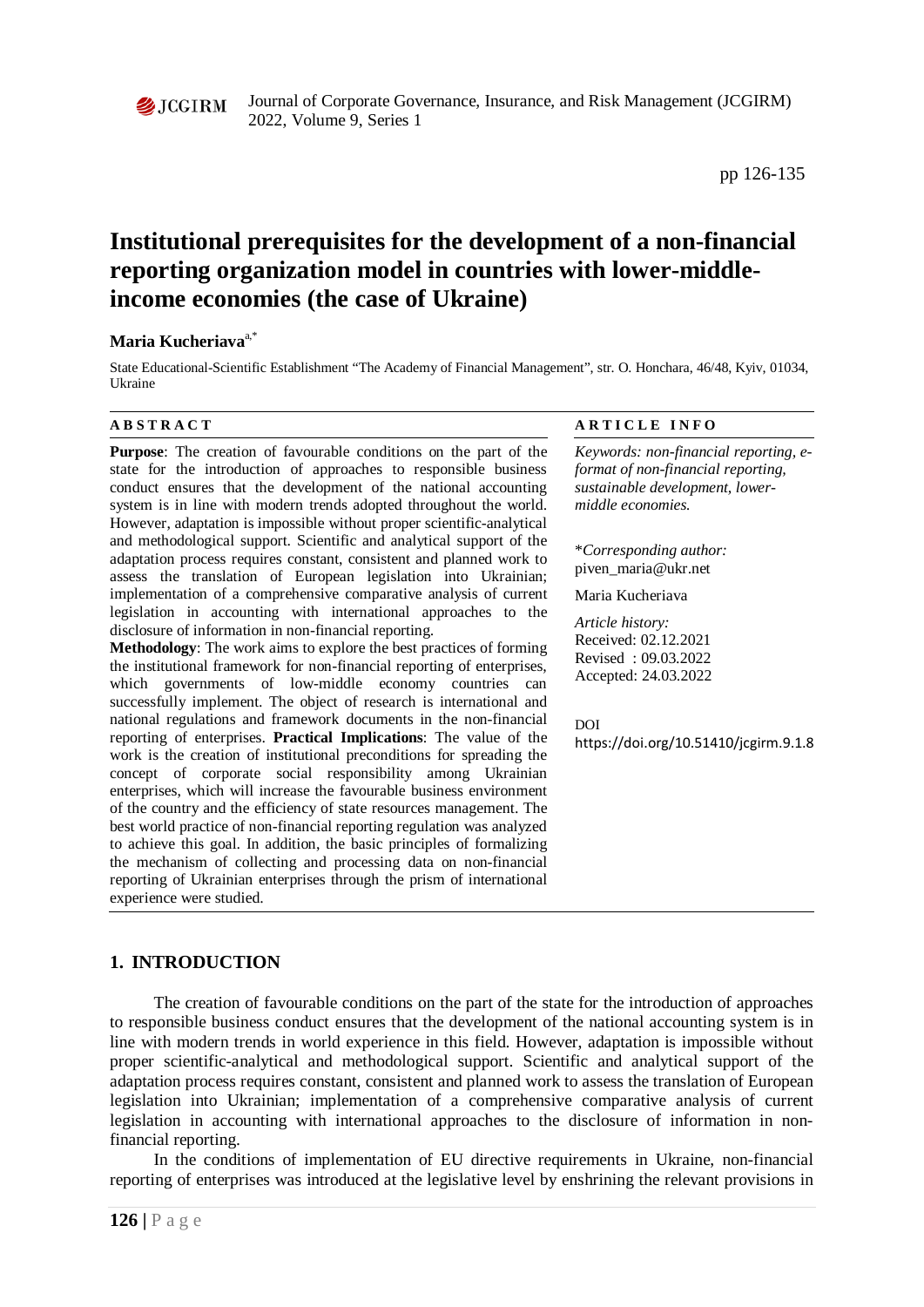the following legal acts: Law of Ukraine "On Accounting and Financial Reporting in Ukraine" of 16.07.1999 № 996-XIV, Cabinet Resolution Ministers of Ukraine "On approval of the Procedure for submission of financial statements" dated 28.02.2000 № 419; Order of the Ministry of Finance of Ukraine dated 07.12.2018 № 982 "On approval of the Guidelines for the preparation of the management report". These documents define the conceptual basis for the disclosure of information by enterprises about the non-financial side of activities.

### **LITERATURE REVIEW**

Many researchers have addressed the issue of assessing the national institutional environment and addressing the challenges associated with the implementation of non-financial reporting among EU and Asian enterprises. For example, researchers analyzed the state of disclosure of non-financial information of companies in the context of the performance of EU directive requirements (Directive 2014/95/EU), which showed that among 680 enterprises, only 246 entities disclose ESG information completely. In addition, the issues revealed include a description of CSR policy, development of intellectual capital, environmental protection, activities within sustainable development, and ethical values.

The quality of data disclosed in non-financial reporting is an essential factor influencing the effectiveness of the decision-making process, in particular, at the level of individual stakeholders, the state level, and the international level (Popescu and Bante, 2019). The following directions for research can be found in scientific papers: factors of influence (Brammer and Pavelin, 2008; Cho and Patten, 2007); assessment of the quality of non-financial reporting (De Beelde and Tuybens, 2015; Lock and Seele, 2016); evaluation of the level of non-financial data credibility (Zheng and Ren, 2019); relevance of non-financial reporting data (Hassan et al., 2020); specific industrial features and their impact on quality of non-financial reporting (Fonseca, 2010). Summing up, the institutional aspects of non-financial reporting implementation are the subject of scientific studies. The general directions are the following:

- value of non-financial data and order of its application by stakeholders (Damayanti and Prayoga, 2021);

- quality assurance of entities' non-financial reporting (integrated reports, management reports, sustainability reporting, social reporting) (Sonnerfeldt and Aggestam, 2020; Lovinska et al., 2020);

- methodology of non-financial reporting preparation (Baret and Helfrich, 2019; Iefymenko et al., 2021);

- monitoring of the state of completeness of non-financial reporting regulation, industrial aspects and features for reporting (Kozhukhova et al., 2019; Vićentijević, 2019; Roszkowska et al., 2018; Maas and Sampers, 2020; Oliinyk et al., 2020; Calace, 2015);

- issues of e-format application of non-financial reporting preparation, XBRL (Barna et al., 2019; Beerbaum, 2017) and other directions.

Despite several current studies of non-financial reporting issues, the institutional and organizational aspects are not highlighted enough by researchers.

#### **2. AIM OF THE RESEARCH**

The work aims to explore the best practices of forming the institutional framework for nonfinancial reporting of enterprises, which governments of low-middle economy countries can successfully implement.

The object of research is international and national regulations and framework documents in the non-financial reporting of enterprises.

The value of the work is the creation of institutional preconditions for spreading the concept of corporate social responsibility among Ukrainian enterprises, which will increase the favourable business environment of the country and the efficiency of state resources management.

It is advisable to solve the following issues:

- to analyze the best world practice of non-financial reporting regulation;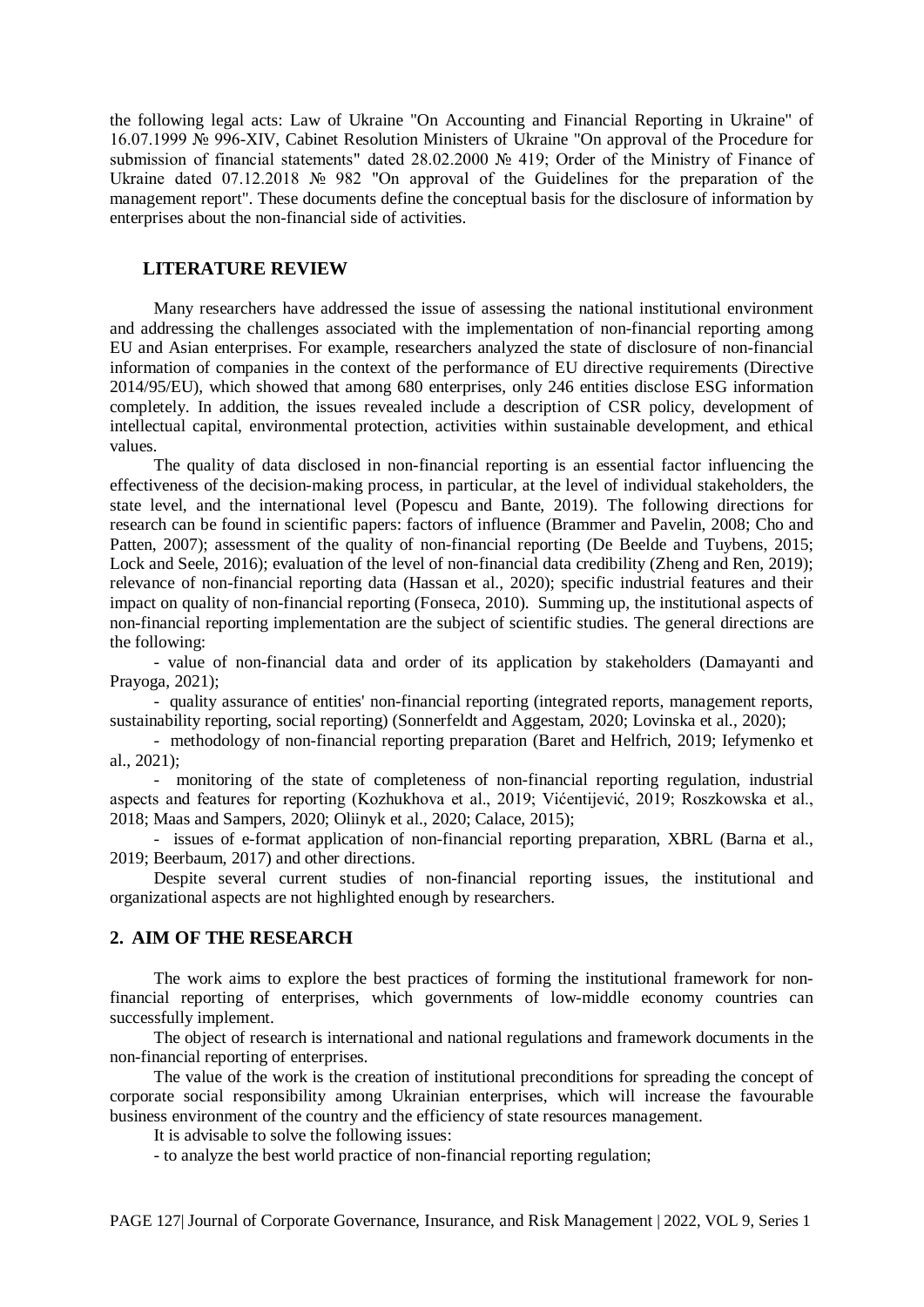- to explore the basic principles of formalizing the mechanism of collection and processing of non-financial reporting data of Ukrainian enterprises through the prism of international experience.

### **3. RESEARCH METHODOLOGY**

The following approaches and methods of scientific analysis were used to solve scientific problems and achieve the ultimate goal of the study: institutional, systemic, empirical, structuralfunctional, comparative, retrospective, inductive, deductive, logical, analytical, formalization method and other methods.

The use of formalization as a method of researching socio-economic phenomena allows for formulating practical tasks related to the development and scientific substantiation of the collection and processing of non-financial reporting of enterprises. Furthermore, the appeal to formalization as a method of logic is due to its adaptability and the possibility of modification by the study's objectives, particularly the definition of logical structures and relationships in the system of non-financial reporting between enterprises and regulators.

The information base of the research is the scientific works of domestic and foreign scientists, normative legal acts of the Verkhovna Rada of Ukraine, resolutions and decisions of the Cabinet of Ministers of Ukraine, international normative documents in the field of non-financial reporting, and non-financial reporting of enterprises.

The research consists of the following steps: studying the world's best practices documents and initiatives in non-financial reporting (UN, EU); identifying the state of the Ukrainian non-financial reporting institute and directions for its further development.

# **4. FINDINGS**

The use of formalization in research activities has several advantages; in particular, this method provides the opportunity for:

- fixation and transmission of different types of relationships between objects within the studied system;

- assessments of the nature of the relationship between the elements of the system;

- identification and formulation of the logical structure of the system.

Formalization of the data collection mechanism and processing of non-financial reports involves the implementation of several tasks:

- the study of approaches to the presentation of non-financial data of enterprises (formalization of non-financial reporting, i.e. analysis of types of non-financial reporting);

- the study of organizational measures in the area of entities' non-financial reporting;

- analysis of existing practices of collection and targeted use of reporting data.

The implementation of the above steps will form a database of objective data. These will form the basis for further developing the Ukrainian non-financial reporting model.

One of the forms of presenting data on the non-financial side of the enterprise is a management report. The adoption of Directive 2014/95/EU by the EU Parliament in 2014 meant that regulating the preparation of non-financial reporting of enterprises in a management report had begun. To support businesses in highlighting the impact of the relevant and transparent information on the economy, society and the environment, the EU Commission 2017 developed a Guide to Non-Financial Reporting.

The development of regulatory requirements for the content of the management report was preceded by numerous studies of the needs of the state and other stakeholders in non-financial information on the activities of companies (stakeholders' interest).

Directives 2013/34/EU and 2014/95/EU regulate the preparation of reports that ensure the disclosure of information by companies about their social responsibility. However, before the appearance of these documents, companies prepared such types of non-financial reports as "Social Report", "Corporate Social Responsibility Report", "The Progress Report", sustainability reporting, and others.

The regulation of the management and disclosure of non-financial information in the EU member states is constantly changing and improving. In particular, as noted in the recent

PAGE 128| Journal of Corporate Governance, Insurance, and Risk Management | 2022, VOL 9, Series 1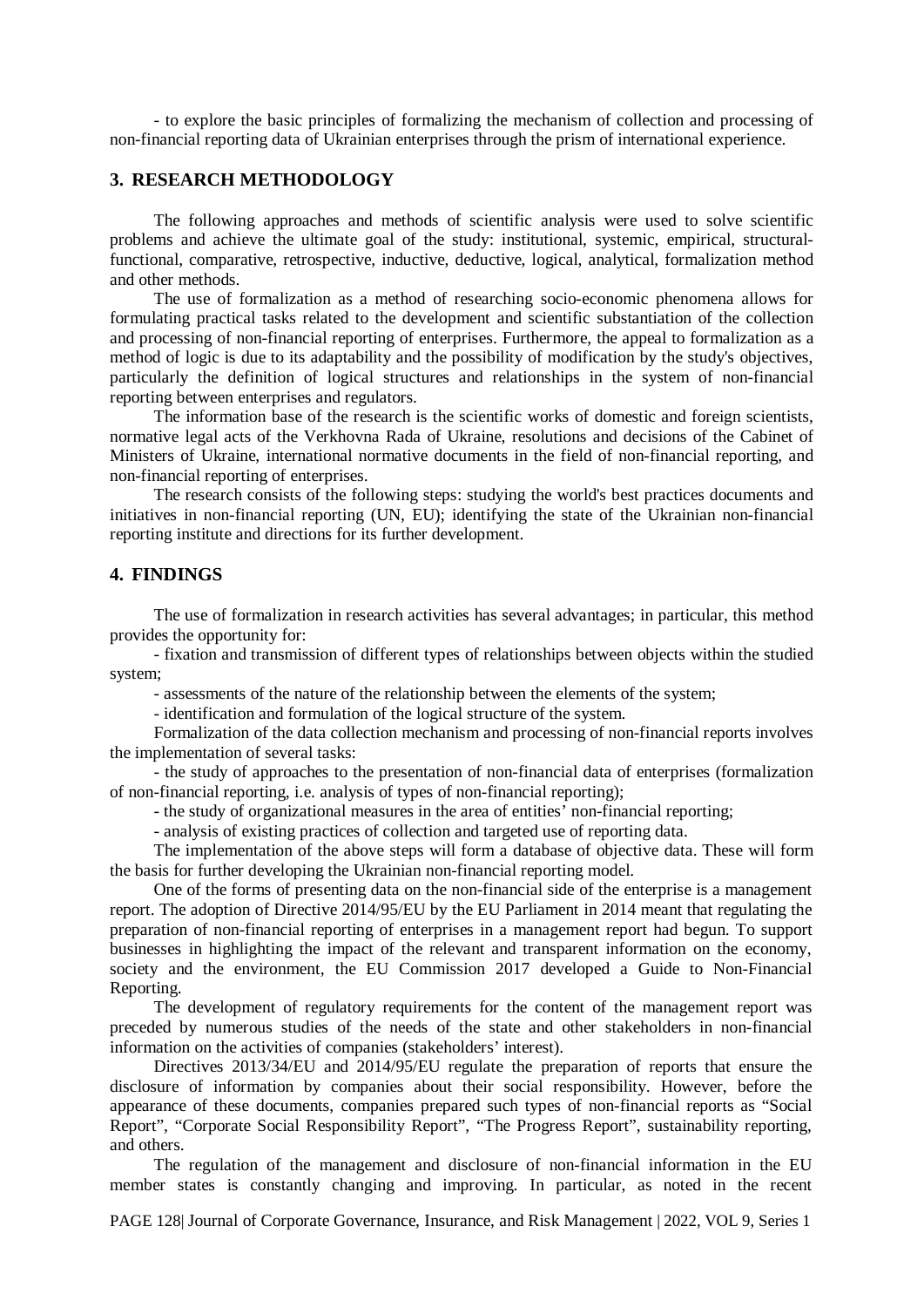Communication on the European Green Course, the European Commission expects companies and financial institutions to strengthen their non-financial information. The primary users of such information are investors and civil society organizations who need a deeper understanding of the performance of financial and non-financial companies and their socio-environmental impact.

The process of adaptation of Ukrainian legislation to European practices is impossible without proper methodology. Scientific and analytical support of the adaptation process requires constant, consistent work for monitoring existing best practices' amendments.

In the context of the implementation of EU directive requirements in Ukraine, non-financial reporting of enterprises was introduced at the legislative level by making amendments to the following legal acts' provisions: the Law of Ukraine "On Accounting and Financial Reporting in Ukraine" from 16.07.1999 No 996-XIV, Resolution of the Cabinet of Ministers of Ukraine "On approval of the Procedure for submission of financial statements" from 28.02.2000 No 419; Order of the Ministry of Finance of Ukraine from 07.12.2018 No 982 "On approval of the Guidelines for the preparation of the management report". These documents define the conceptual basis for disclosing entities' nonfinancial information on their activities.

Following online consultations on corporate reporting in 2018 and online targeted consultations on climate-related reporting, the European Commission launched a new public consultation in May 2020 with the document "Fundamentals of Sustainable Investment and the Requirements of an Acceptable and Widely Applied Directive on Climate Reporting". This document reflects the general trend of various organizations and stakeholders calling for a new regulatory approach to non-financial reporting.

A new trend in the development of non-financial reporting of enterprises is to ensure the disclosure of quality information on climate issues.

Thus, in 2019, the European Commission, in Communication C (2019) 4490, amended Guideline 2017 C215/01 in terms of climate disclosure.

This document has been prepared under Article 2 of Directive 2014/95/EU to assist interested companies in disclosing relevant, useful, consistent and comparable non-financial information. The notification from the European Commission contains optional guidelines and does not create new reporting obligations for businesses.

According to Communication, companies and financial institutions must play a crucial role in transitioning to a low-carbon and climate-resilient economy. Companies and financial institutions need to understand better and address the risks of negative impacts on the climate that result from their business activities and the risks that climate change poses to their business. Weather disasters have caused record economic losses of 283 billion euros in 2017 and could affect up to 2/3 of Europe's population by 2100, up from 5 per cent today. Companies' better disclosure of climate-related information could help implement the Sendai Disaster Risk Reduction System for 2015-2030.

Without sufficient, reliable and comparable information on sustainability from the companies in which they invest, the financial sector cannot effectively direct capital to investments that help address the resilience crises facing humanity and identify and minimize the risks inherent in them.

In recent years, corporate disclosure of climate information has improved. However, there are still significant gaps, and joint efforts by the international professional community to improve the quality and comparability of information disclosure are needed to meet the needs of investors and other stakeholders.

In June 2017, the Working Group on Climate Disclosure (TCFD), established by the G20 Financial Stability Board, published recommendations to encourage financial institutions and nonfinancial companies to disclose information on climate risks and opportunities. The TCFD Recommendations are widely recognized as authoritative guidelines for providing financially relevant climate-related information, and the Commission encourages companies to apply them. In addition, several governments and financial regulators worldwide have expressed support for the recommendations and integrated them into their governance and policy frameworks. Examples are Australia, Canada, Hong Kong, Japan, Singapore and South Africa, and some EU Member States.

Communication from the European Commission C (2019) 4490 integrates TCFD recommendations and guides companies that comply with Directive 2014/95 / EU and TCFD recommendations.

PAGE 129| Journal of Corporate Governance, Insurance, and Risk Management | 2022, VOL 9, Series 1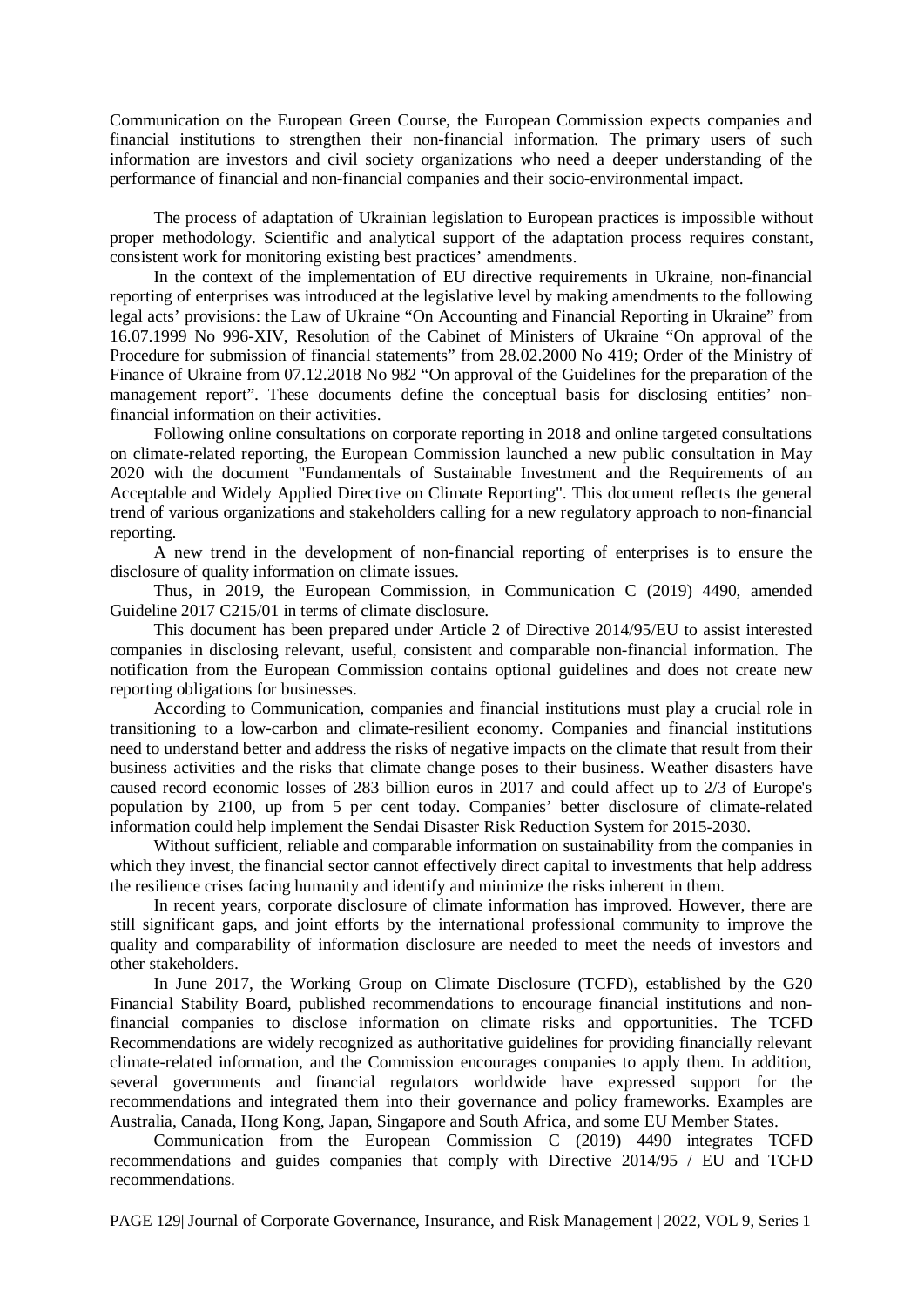According to Directive 2014/95/EU, the company is obliged to disclose information on environmental, social and employee issues, respect for human rights, as well as bribery and corruption to the extent that such information is necessary to understand the company's development, performance, position and the impact of its activities. Climate information can be considered a category of environmental issues.

According to the document under study, companies should consider using the proposed topics for disclosure if they decide that climate is a significant issue from the following perspectives: financial perspective or perspective of the materiality of environmental impact. As markets and public policies evolve in response to climate change, a company's positive and negative effects on climate will increasingly translate into opportunities and/or risks for financially significant activities. The materiality perspective of Directive 2014/95/EU covers both financial materiality and environmental and social materiality, while the TCFD considers only the issue of financial materiality.

It is advisable to carry out a permanent analysis of current changes and clarify EU policy requirements in their implementation in domestic legislation in accounting and reporting.

The adoption by the UN General Assembly on 25.09.2015 of Resolution A/RES/70/1 on the final document "Transforming our world: the 2030 Agenda for Sustainable Development" was a prerequisite for the spread of reporting by companies on their contribution to achieving the Sustainable Development Goals set out in this document. This is due primarily because the monitoring and analysis of goals and objectives are expected to be carried out using a set of global indicators. In addition, governments are empowered to develop their national hands to help track the progress of goals and objectives.

The form of presenting data on the contribution of enterprises to the achievement of the Sustainable Development Goals is the report on sustainable development. In this context, three main initiatives related to the sustainable development report process regulation should also be noted.

The first initiative is the most commonly used tool for non-financial reporting - the Global Reporting Standards for Sustainable Development, developed by the Global Reporting Initiative (GRI, 2020). The purpose of these standards is to assist organizations in understanding the content of disclosing the impact of their activities on the environment as comprehensively as possible. Standards represent a simple set of modules of standards of various directions: from universal to special.

The second comprehensive initiative was the development under the auspices of the Intergovernmental Working Group of Experts on International Accounting and Reporting Standards of the United Nations Conference on Trade and Development of the Guidance on core indicators for entity reporting on the contribution toward implementation of the Sustainable Development Goals (UNCTAD, 2019).

This document covers the primary levels of non-financial reporting (Fig. 1). In addition, it identifies an essential list of indicators that companies are encouraged to disclose in the Sustainability Report (or another form of non-financial reporting).

#### **SUPPORT FOR GOVERNMENT**

•in assessing the contribution of the private sector to the achievement of the CSB in accordance with indicator 12.6.1 (paragraph 9 of the Guide)

#### **HELP FOR ENTITIES**

 $\ddot{\phantom{a}}$ 

•in determining the content of the non-financial report in terms of disclosure of the impact of the enterprise on the achievement of the CSB (paragraph 9 of the Guide)

Figure 1. Areas of application of the document's provisions "Guidance on core indicators for entity reporting on the contribution towards implementing the Sustainable Development Goals ". Source:  $[$ <sup>[1](#page-4-0)</sup>].

The third current initiative in non-financial reporting is the work of the IASB in terms of preparatory work on the development of international standards for reporting on sustainable development. As part of this work, the IASB has published a Consultation Paper on Sustainable

<span id="page-4-0"></span><sup>1</sup> UNCTAD ISAR (2019). Guidance on core indicators for entity reporting on the contribution towards implementing the Sustainable Development Goals. Official website. URL: https://unctad.org/system/files/official-document/diae2019d1\_en.pdf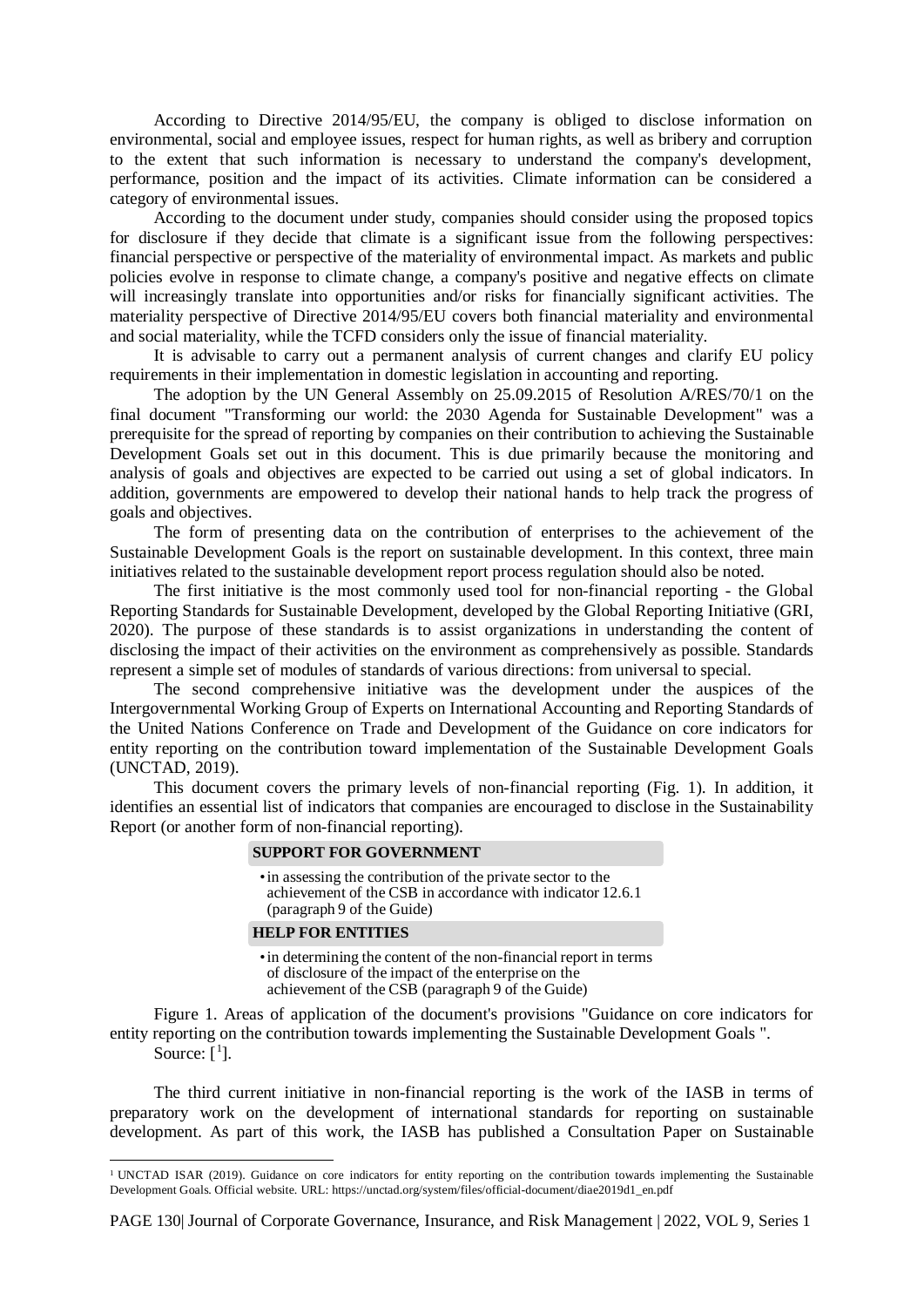Reporting, which aims to determine the feasibility of developing uniform standards for sustainable development reporting and identify the main problematic aspects of data disclosure.

In order to summarise the analysis of existing approaches to the formalization of data processing of non-financial statements, it is necessary to identify one of the main identified problems limited or no quality control of non-financial reports.

An example of formalizing the collection of non-financial reporting data is the methodology for collecting and summarising data on sustainable development reports, developed by the United Nations Conference on Trade and Development.

This document contains the following main blocks: purpose and objectives, a list of minimum requirements for identifying reporting as a sustainable development report; content of reporting; format and sources of data collection. Sustainability reporting provides information relevant to understanding the long-term value of the company and its contribution to the sustainability of the global economy by taking into account the economic, environmental, social and managerial performance of the company and its impact. Sustainable development reporting provides information through quantitative data (key performance indicators) and qualitative information (description of the company's sustainable development strategy and reporting policy) as part of the company's reporting process.

The results of research presented by the UN on the system of collecting information indicate the need to develop a plan of collecting non-financial reporting of enterprises through:

- the creation of national depositories of non-financial reports of enterprises (reports on sustainable development);

- the involvement of stock exchanges requires the publication of a sustainable development report to listed companies, financial market regulators, and other supervisory authorities requiring companies to provide them with regular annual reports, which may also include information on sustainable development. Examples include the BM&F Bovespa's Corporate Sustainability Index (ISE) in Brazil or the Johannesburg Stock Exchange's Socially Responsible Investment Index in South Africa;

- support for sectorial initiatives (national, regional or international). Examples include sustainability reporting from companies represented in the Cement Sustainability Initiative or the International Petroleum Association;

- assigning data collection functions to national statistical offices.

A characteristic feature of building a database of non-financial reports is the ability to break down and aggregate in the following areas:

- the type of activity: it is recommended to apply the definition of economic sectors presented by the International Standard Industrial Classification of All Economic Activities (ISIC) or NACE, which is typical for Ukraine);

- types and scope of activities: separation of listed companies, public interest entities from nonlisted companies and small and medium enterprises. It is recommended to use national classifications of companies by size.

Also, according to the UN methodology, the process of organizing data collection and processing according to indicator 12.6.1 involves the identification of entities responsible for data consolidation at the national, regional and global levels.

The study of existing approaches to the formation of databases of non-financial reporting allowed us to formulate the main features of their construction that need to be taken into account:

- definition at the legislative level of responsible entities for data collection and processing (representatives of the state executive power);

- a legislative stipulation of the obligation of enterprises and the procedure for publishing nonfinancial reports on the relevant information portal;

- taking into account the sectorial nature of enterprises in the formation of the methodological component of calculating aggregate indicators of the non-financial side of enterprises (impact on the economy, environment and society). This approach will ensure the multi-purpose use of aggregate data, in particular for critical users such as statistical services in conducting surveys to assess the country's progress towards the Sustainable Development Goals; other central executive bodies in the development of state sectorial policy;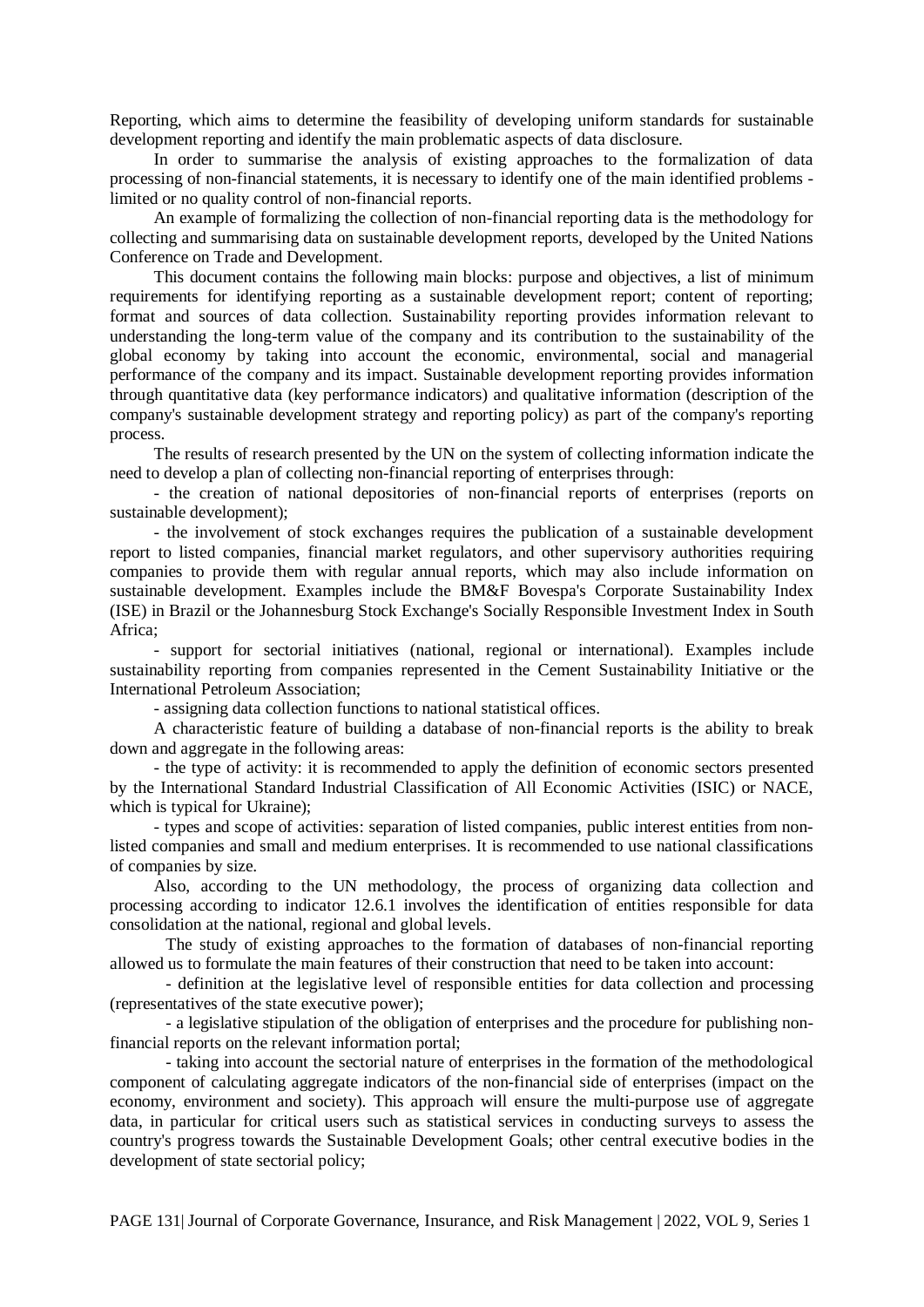- development of criteria for classifying information provided by enterprises as non-financial reporting (input features). An example of the latter is the methodology for collecting data on the indicator Sustainable Development Goals 12 "Responsible consumption and production" 12.6.1 "Number of companies publishing sustainability reports". In particular, this document proposes that companies publish information that meets the minimum disclosure requirements to consider the indicator (indicator 12.6.1). Thus, the methodology identifies the primary economic, environmental, social and management data.

The UN methodology includes a recommendation for creating an information platform for data collection and a typical model for organizing the aggregation and processing of sustainable development reports, as shown in Figure 2.





Countries around the world can use a typical model as an analogue to build their model of nonfinancial reporting, in particular in terms of data collection and processing.

Ukraine is creating favourable conditions for implementing approaches to expand the CSR practices among Ukrainian entities that need alignment with European and UN practices.

PAGE 132| Journal of Corporate Governance, Insurance, and Risk Management | 2022, VOL 9, Series 1

<span id="page-6-0"></span> $\overline{a}$ <sup>2</sup> Methodology for SDG indicator 12.6.1 Proposal from the Custodian Agencies. [https://environmentlive.unep.org/media/docs/projects/draft\\_proposal\\_methodology\\_12\\_6\\_1\\_may\\_2019.pdf](https://environmentlive.unep.org/media/docs/projects/draft_proposal_methodology_12_6_1_may_2019.pdf)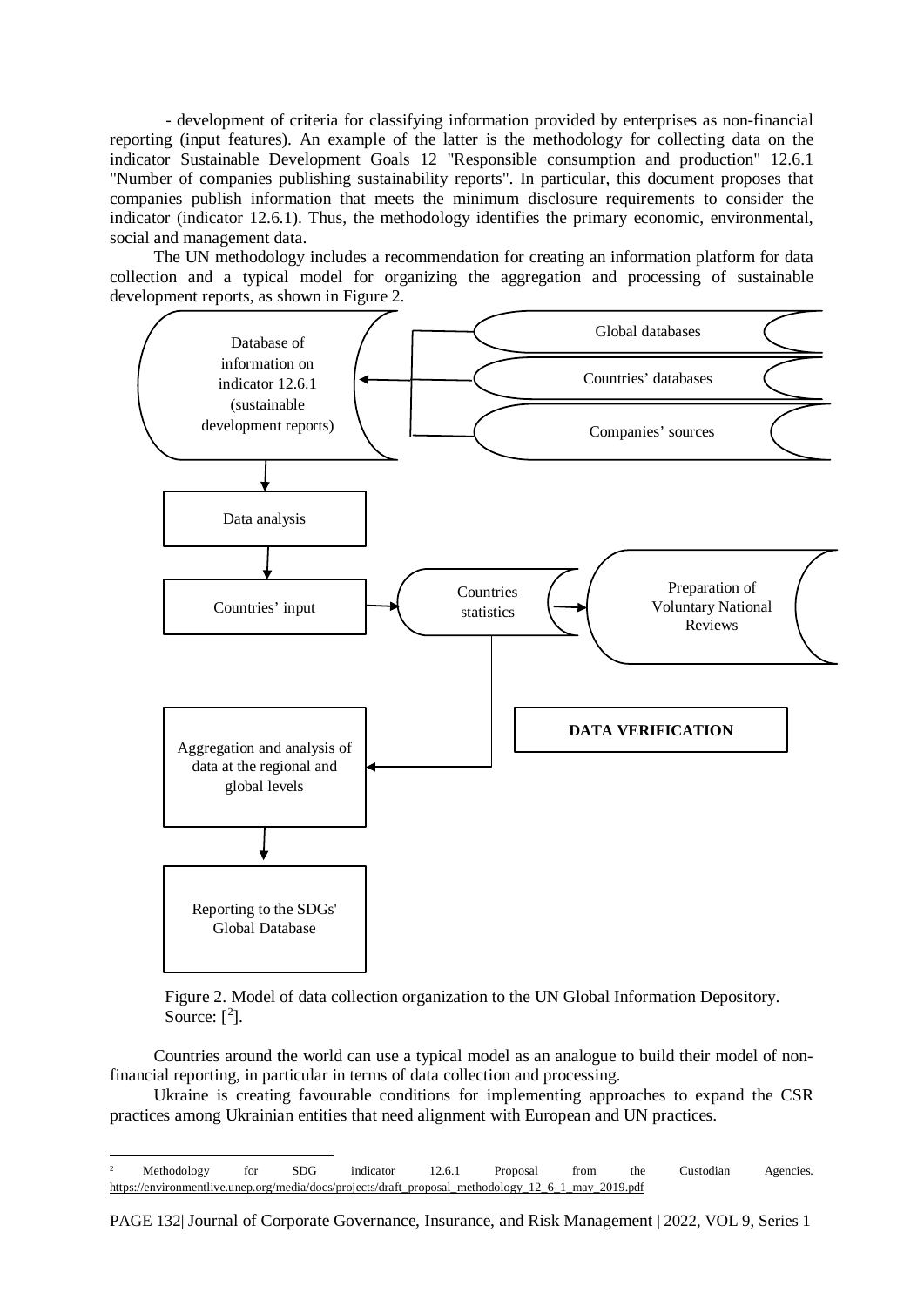At the same time, the next stage in the formation of entities' non-financial reporting institute in Ukraine is the development of its regulatory and organizational framework through the following measures:

- determination of administrative procedures (collection, processing and accumulation of entities' non-financial reporting);
- formation of the effective model of interaction between the subjects of non-financial reporting in Ukraine;
- establishing directions for the use of non-financial reporting data as an essential source of information for consolidation of information to form macroeconomic indicators of socioeconomic development of the country;
- development of the methodology to ensure the quality of entities' non-financial reporting.

## **5. CONCLUSION**

The study of existing best practices in collecting and processing non-financial reporting data allowed us to identify the need to create a national platform (database) for the non-financial reporting of enterprises.

The analysis of modern approaches to the formation of databases of non-financial reporting allowed us to formulate the main features of their construction that need to be considered:

- definition at the legislative level of responsible entities for data collection and processing (representatives of the state executive power);

- a legislative stipulation of the obligation of enterprises and the procedure for publishing nonfinancial reports on the relevant information portal;

- taking into account the sectorial nature of enterprises in the formation of the methodological component of calculating aggregate indicators of the non-financial side of enterprises (impact on the economy, environment and society).

This approach will:

- ensure the multi-purpose use of aggregate data, in particular for critical users such as statistical services in conducting surveys to assess the country's progress towards the Sustainable Development Goals; other central executive bodies in the development of state sectorial policy;

- develop criteria for classifying information submitted by enterprises as non-financial reporting (input features).

Governments in low-middle economies can use the experience gained to build a sustainable infrastructure for reporting on sustainable development.

#### **REFERENCES**

Baret, P. and Helfrich, V. (2019), "The "trilemma" of non-financial reporting and its pitfalls", Journal of Management and Governance, Volume 23(2), available at: https://link.springer.com/article/10.1007/s10997-018-9430-z (accessed 28 March 2022).

Barna, L., Eugenia, L., Ionescu, S. and Feleaga, L. (2021), "The Relationship between the implementation of ERP Systems and the Financial and Non-Financial Reporting of Organizations", sustainability, 13(21), pp. 11566, available at: http://dx.doi.org/10.3390/su132111566 (accessed 28 March 2022).

Beerbaum, D. (2017), "Non-financial reporting of NYSE-listed Financial Institutions: Development of a Taxonomy for Foreign Private Issuers", ResearchGate, available at: a Taxonomy for Foreign Private Issuers", ResearchGate, available at: http://dx.doi.org/10.13140/RG.2.2.28556.31367 (accessed 28 March 2022).

Brammer, S. and Pavelin, S. (2008), "Factors influencing the quality of corporate environmental disclosure", Business Strategy and the Environment, 17, pp. 120–136.

Calace, D. (2015), "Disclosure in non-financial reports as strategic leverage: can it increase firms' value?", Journal of Corporate Governance, Insurance and Risk Management, 2(2), pp. 1-24.

PAGE 133| Journal of Corporate Governance, Insurance, and Risk Management | 2022, VOL 9, Series 1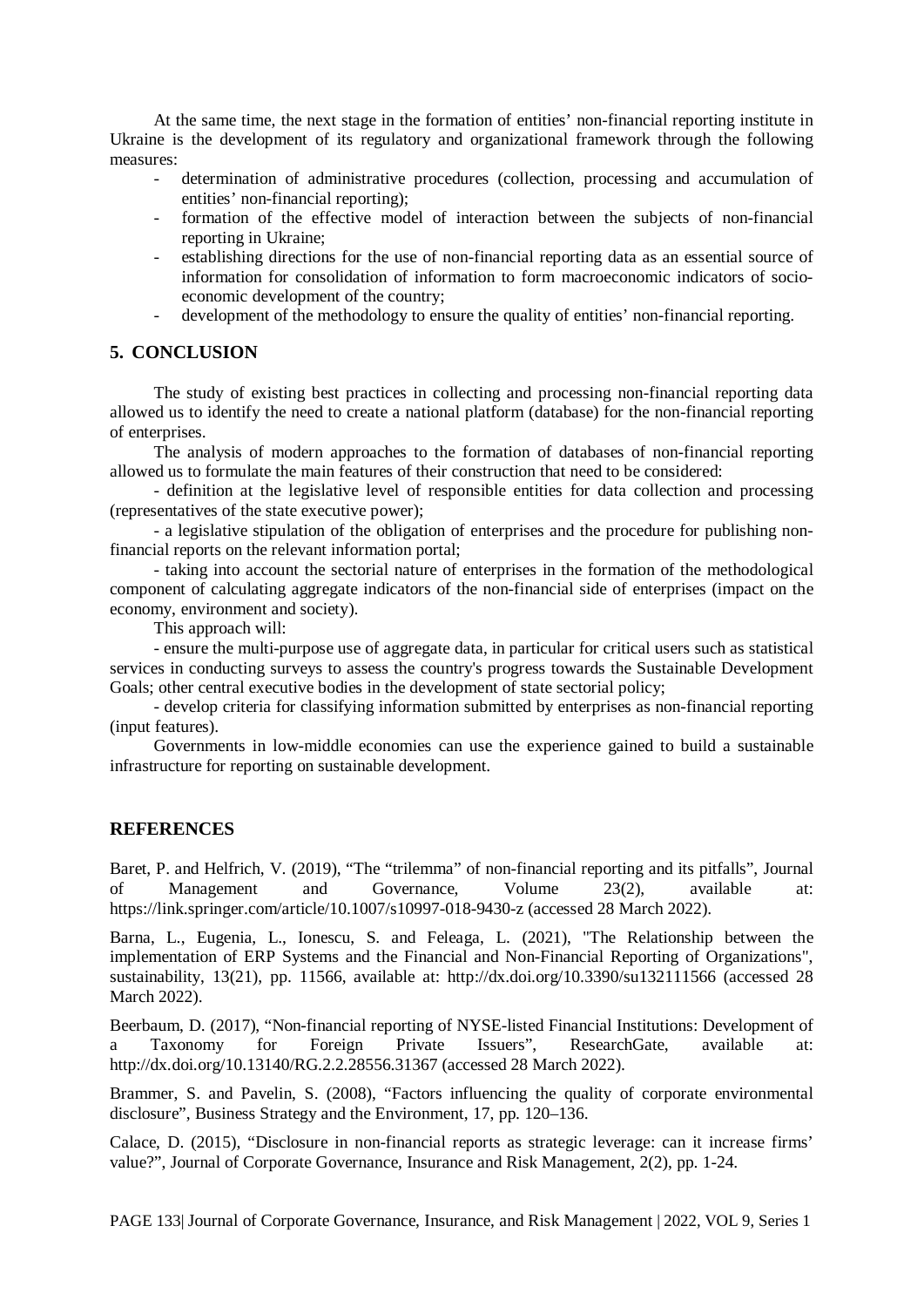Cho, Ch. H. and Patten, D. M. (2007), "The role of environmental disclosures as tools of legitimacy: A research note", Accounting, Organizations and Society, 32, pp. 639–647.

Damayanti, C. and Prayoga, A. (2021), "Investor's Perspectives on the Financial and Non-Financial Reports", 3rd Annual International Conference on Public and Business Administration (AICoBPA 2020), available at: http://dx.doi.org/10.2991/aebmr.k.210928.001 (accessed 28 March 2022).

De Beelde, I. and Tuybens, S. (2015), "Enhancing the credibility of reporting on corporate social responsibility in Europe", Business Strategy and the Environment, 24, pp. 190–216.

Directive 2014/95/EU of the European Parliament and of the Council of 22 October 2014 amending Directive 2013/34/EU as regards disclosure of non-financial and diversity information by certain large undertakings and groups, available at: https://eur-lex.europa.eu/legalcontent/EN/TXT/PDF/?uri=CELEX:32014L0095&from=EN (accessed 28 March 2022).

European Commission (2019), Guidelines on reporting climate-related information, available at: https://ec.europa.eu/finance/docs/policy/190618-climate-related-information-reportingguidelines\_en.pdf (accessed 28 March 2022).

Fonseca, A. (2010), "How credible are mining corporations' sustainability reports? A critical analysis of external assurance under the requirements of the international council on mining and metal", Corporate Social Responsibility and Environmental Management, 17, pp. 355–370.

GRI (2020), The global standards for sustainability reporting, official website, available at: https://www.globalreporting.org/standards/ (accessed 28 March 2022).

Hassan, A., Elamer, A.A., Fletcher, M. and Sobhan, N. (2020), "Voluntary assurance of sustainability reporting: evidence from an emerging economy", Accounting Research Journal*,* available at: DOI https://doi.org/10.1108/ARJ-10-2018-0169 **(accessed 28 March 2022).**

Iefymenko, T., Lovinska, L., Oliinyk, Y. and Kucheriava, M. (2021), "Practical commentary on preparing management report and disclosure of COVID-19 pandemic impact", Finance of Ukraine, No 6, pp. 7-28.

IFRS (2020), Consultation Paper on Sustainability Reporting, official website, available at: https://cdn.ifrs.org/-/media/project/sustainability-reporting/consultation-paper-on-sustainabilityreporting.pdf (accessed 28 March 2022).

Kozhukhova, V., Korneeva, T. and Potasheva, O. (2019), Foreign practice of non-financial reporting, available at: http://dx.doi.org/10.46554/1993-0453-2019-11-181-49-61 (accessed 28 March 2022).

Lock, I. and Seele, P. (2016), "The credibility of CSR reports in Europe. Evidence from a quantitative content analysis in 11 countries", Journal of Cleaner Production, 122, pp. 186–200.

Lovinska, L., Oliinyk, Y., and Kucheriava, M. (2020), "Methodological approaches to assessing companies contribution to the implementation of SDGs and counteraction to COVID-19", Finance of Ukraine, No 10, pp. 47-63.

Maas, K. and Sampers, P. (2020), "The expected impacts of regulation non-financial reporting", Maandblad Voor Accountancy en Bedrijfseconomie, 94(7/8), pp. 265-274, available at: http://dx.doi.org/10.5117/mab.94.55973 (accessed 28 March 2022).

Oliinyk, Y., Kucheriava, M., Zinchenko, A. and Korytnyk, L. (2020), "Practice of non-financial reporting of enterprises of the extractive industry of Ukraine", RFI Scientific Papers, No 4, pp. 95-105.

Popescu, C. and Banta, V. (2019), "Performance Evaluation of the Implementation of the 2013/34/EU Directive in Romania on the Basis of Corporate Social Responsibility Reports", sustainability, available at: https://www.mdpi.com/2071-1050/11/9/2531 (accessed 28 March 2022).

Roszkowska-Menkes, M., Aluchna, M. and Kytsyuk, I. (2018), "The Evolution of Non-financial Reporting in Poland", available at: http://dx.doi.org/10.33141/po.2018.10.01 (accessed 28 March  $2022$ ).